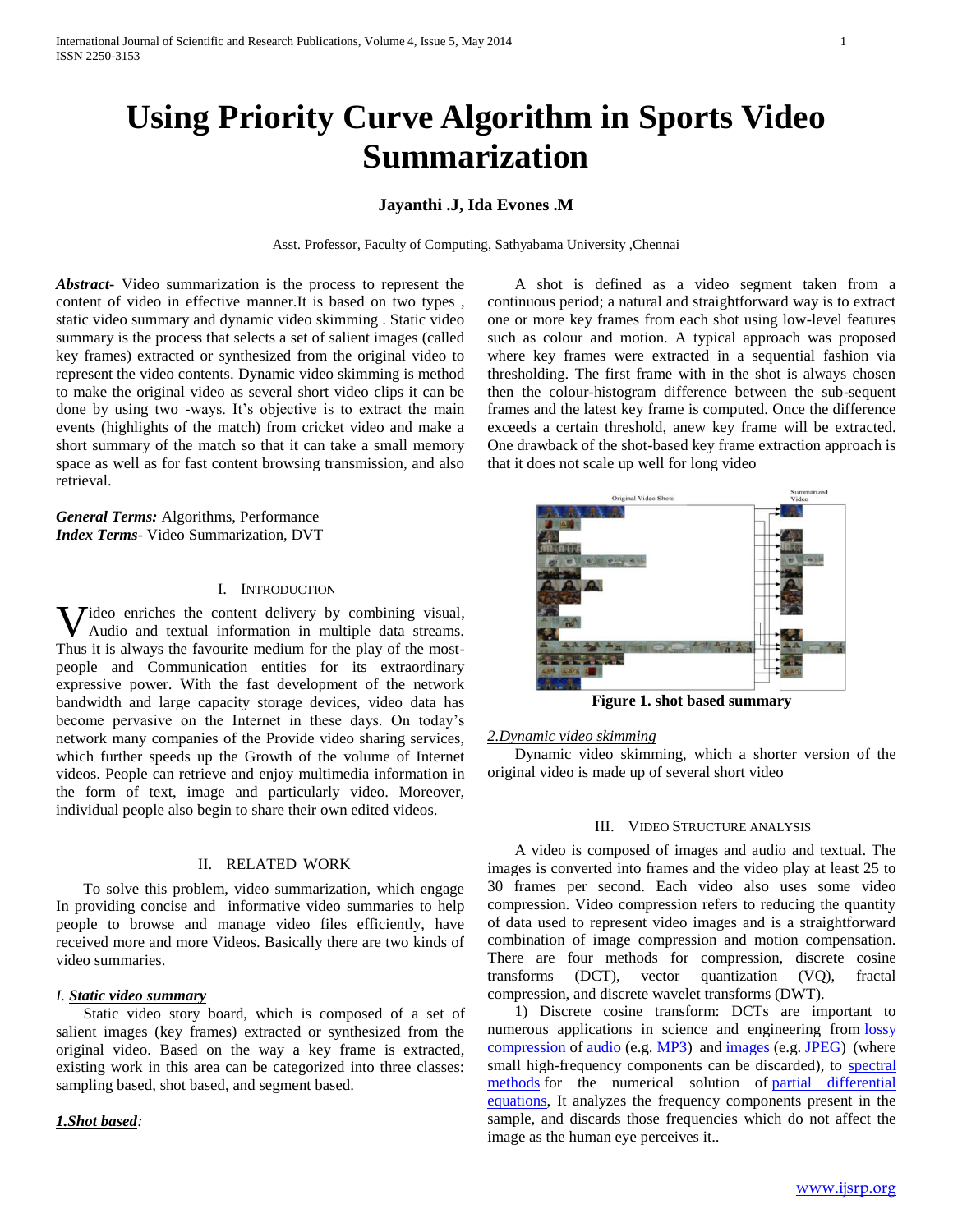International Journal of Scientific and Research Publications, Volume 4, Issue 5, May 2014 2 ISSN 2250-3153

 2) Vector Quantization: Vector quantization (VQ) is a lossy data compression method based on the [principle of block coding.](http://www.data-compression.com/theory.shtml#theory)  It is a fixed-to-fixed length algorithm. In the earlier days, the design of a vector quantizer (VQ) is considered to be a challenging problem due to the need for multi-dimensional integration.

 3) Discrete Wavelet Transforms: The discrete wavelet transform (DWT) is an implementation of the [wavelet](http://klapetek.cz/wavelets.html)  [transform](http://klapetek.cz/wavelets.html) using a discrete set of the wavelet scales and translations obeying some defined rules. In other words, this transform decomposes the signal into mutually orthogonal set of wavelets, which is the main difference from the [continuous](http://klapetek.cz/wcwt.html)  [wavelet transform](http://klapetek.cz/wcwt.html) (CWT), or its implementation for the discrete time series sometimes called discrete-time continuous wavelet transform (DT-CWT)..

# IV.

### EXISTING SYSTEM

When user searching particular an event query in video sharing websites there will be displayed more videos which are not related to the query User has to spend more time to search that particular

#### V. PROPOSED SYSTEM

 Video summarization is one of the possible way to generate a sufficient answer to the event query given by the user Summarization methods are two types Video skimming and Visual-textual storyboard Summarizing multiple videos is possible by visual content and textual information available Web video summarization by tag localization and key-shot identification approach we first localize the tags that are associated with each video into shots then the relevance of the shots with respect to the event query by matching the shot level tags with the query. After that we identify a set of key-shots from the shots that high relevance scores by exploring the repeated occurrence of key sub-events

#### VI. PLAN OF WORK

#### **Structural analysis for sports videos**

 Play-Break Detection*:* Sports video is composed of play events, which refers to the times when the ball is in play and break events, which refers to intervals of stoppage in the game. The play- break was detected by the duration thresholding of the time interval between consecutive long shots.



Sport video (cricket match)

**Break** 

**Figure 2. Example of Cricket video summarization process**

#### **Visual Feature Extraction**

Play

**Have some** 

event four,

six, and out

**Break** 

Play

.<br>Have some

event four,

six, and out

 In image or video processing research, features such as edge, texture (grass ratio) etc are widely adopted. As features however do not-possess high-level semantics, they are referred to as "Low-level" Features. In sports video analysis literature, researchers usually use these low-level features to extract semantic information for high-level analysis. Umpire action always gives the important information about an event in case of cricket match. Grass ratio is defining as the ratio of play ground grass colour pixel verses other pixel in each frame. In case of cricket video whenever a player hit a shot (four, six) the grass pixel ratio decreases from play ground to boundary in each frame. If the numbers of frames contain the pixel ratio from a particular threshold below and above then there may be boundary shot. In this paper I am using the grass ratio for detecting the boundary shot. The figure-3 shows the complete calculation process of grass pixel ratio per frame and on the basis of extraction visual features of cricket video.



**Figure 3. Extraction audio feature of cricket vedio**

Play

**Have some** 

event four,

six, and out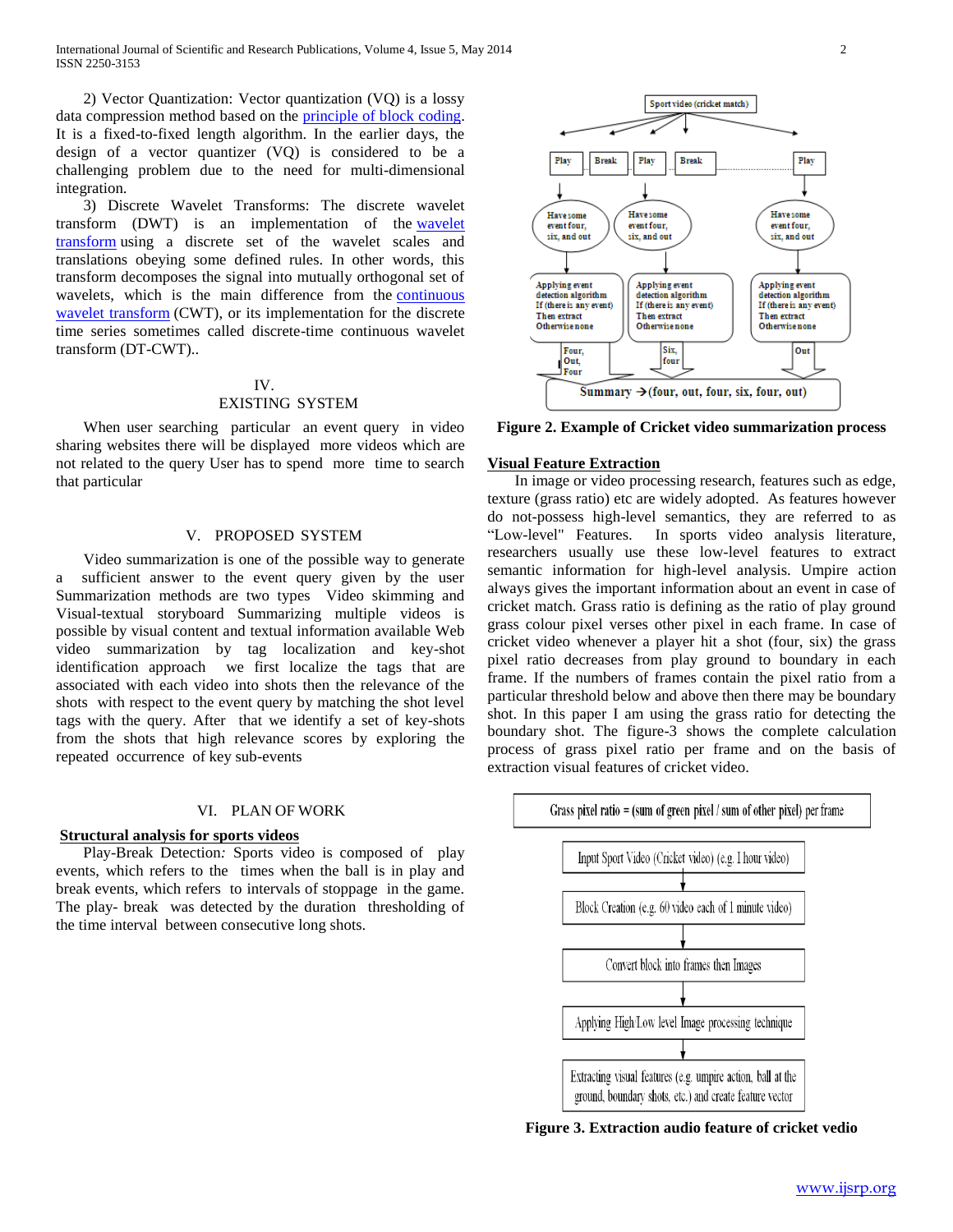$(a)$  $(b)$  $(d)$  $(c)$ 

How the Sobel filter and Hough transform detects text

#### VII. IMPLEMENTATION

There are six step process of video summarization. A. Block Creation

 In this section we have first split the long video into small blocks of equal size (1 minute) long. That is why create block of the input video and then process. For this purpose have to use mat lab.

# B. Priority Assignment

 Each block is then assigned a priority (e.g. 0 to 9 an integer vale) based on the objects and events occurring in that block. Yet another alternative would use the audio stream and/or accompanying text associated with the video to identify the priority of the block. The priority assignment can be done automatically using object and event detection algorithms or can be done manually. In our cricket video summarization application, for example, the priority assignment could be done by using (low/ high) level image processing lgorithms for events such as four, sixes and out etc. Here we process each block one by one and on the basis of features (visual, audio, and textual) find out the event in each block and assign a priority to each block.



**Block diagram of video summarization**

#### **PRIORITY CURVE ALGORITHM**

Algorithm peaks (v,r,s) V is a sequence of block-priority pairs R is the peak width S is the peak height Begin  $Res:=0$ For each  $\mathbf{j}$  [r, cards(v)-r] do canter  $:=0$ total:  $=0$ for each  $(b, p)$ £ v such that I £ $(j-r, j+r]$  do total :  $=$  total +  $p$ end for for each  $\langle b, p \rangle \notin V$  such that i  $\pounds(j-r/2, j+r/2)$  $center := center+p$ if center/ total>s then  $Res := Res U \{ **p** > £ v/i E (i - r/2, i + r/2] \}$ end if end for end res end

#### **PEAK ALGORITHM USAGE IMAGES**